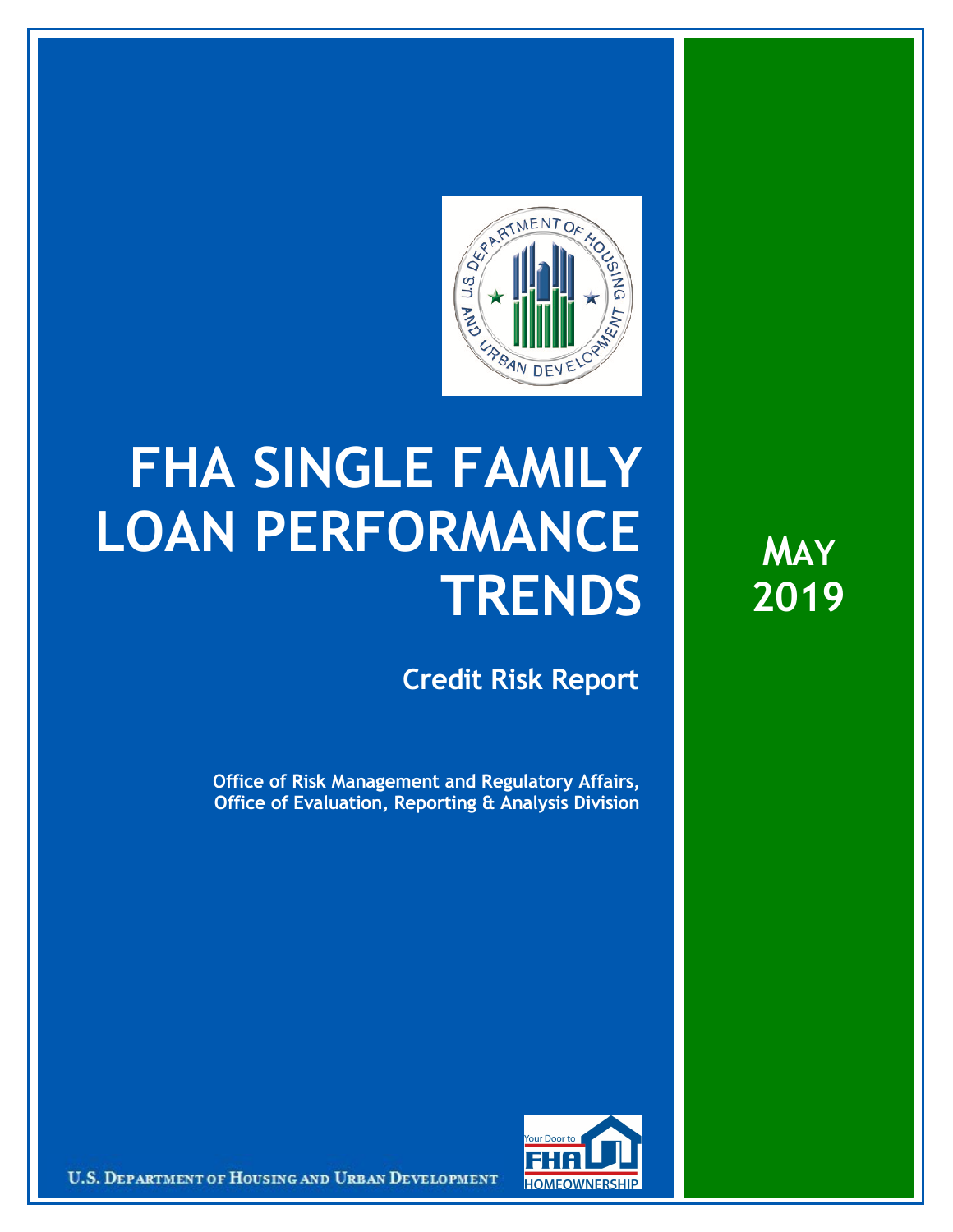## Table of Contents

## Table of Figures

| Figure 1 |  |
|----------|--|
|----------|--|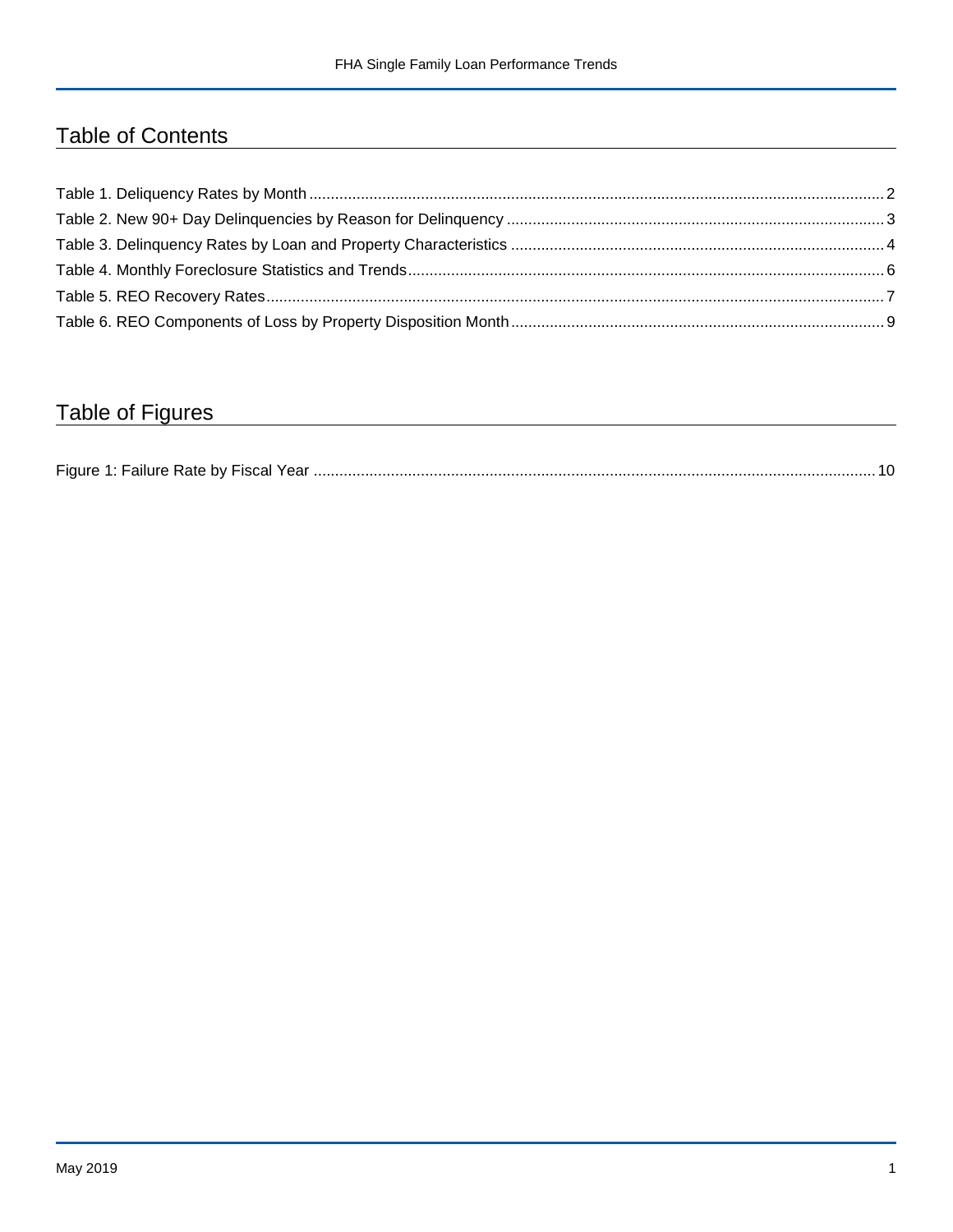|          |                                |        | Delinquency Rates <sup>a</sup> (%) |        | Exceptions <sup>b</sup> (%) |               |                              |  |  |  |  |
|----------|--------------------------------|--------|------------------------------------|--------|-----------------------------|---------------|------------------------------|--|--|--|--|
|          | Active<br>Insurance in         |        |                                    |        |                             |               | Serious<br>Delinquency       |  |  |  |  |
| Month    | Force<br>(EOM)                 | 30-day | 60-day                             | 90-day | In Foreclosure              | In Bankruptcy | Rate <sup>c</sup><br>$(\% )$ |  |  |  |  |
|          | <b>Non-Seasonally Adjusted</b> |        |                                    |        |                             |               |                              |  |  |  |  |
| May 2018 | 8,015,714                      | 4.27   | 1.37                               | 2.40   | 1.12                        | 0.83          | 4.35                         |  |  |  |  |
| Jun      | 8,024,523                      | 4.87   | 1.47                               | 2.35   | 1.09                        | 0.84          | 4.28                         |  |  |  |  |
| Jul      | 8,031,487                      | 4.59   | 1.48                               | 2.22   | 1.02                        | 0.83          | 4.08                         |  |  |  |  |
| Aug      | 8,037,609                      | 4.67   | 1.51                               | 2.19   | 1.06                        | 0.86          | 4.11                         |  |  |  |  |
| Sep      | 8,048,639                      | 5.51   | 1.66                               | 2.22   | 1.04                        | 0.86          | 4.11                         |  |  |  |  |
| Oct      | 8,062,967                      | 5.06   | 1.64                               | 2.17   | 1.01                        | 0.88          | 4.06                         |  |  |  |  |
| Nov      | 8,077,125                      | 5.02   | 1.63                               | 2.20   | 1.00                        | 0.86          | 4.06                         |  |  |  |  |
| Dec      | 8,086,151                      | 5.17   | 1.71                               | 2.22   | 0.99                        | 0.87          | 4.08                         |  |  |  |  |
| Jan 2019 | 8,112,026                      | 5.00   | 1.74                               | 2.26   | 1.03                        | 0.88          | 4.16                         |  |  |  |  |
| Feb      | 8,117,180                      | 4.99   | 1.64                               | 2.19   | 1.04                        | 0.88          | 4.10                         |  |  |  |  |
| Mar      | 8,118,034                      | 4.55   | 1.45                               | 2.01   | 1.00                        | 0.87          | 3.88                         |  |  |  |  |
| Apr      | 8,117,498                      | 4.58   | 1.40                               | 1.91   | 0.96                        | 0.87          | 3.74                         |  |  |  |  |
| May      | 8,114,839                      | 4.48   | 1.42                               | 1.86   | 0.94                        | 0.87          | 3.67                         |  |  |  |  |
|          |                                |        | <b>Seasonally Adjusted</b>         |        |                             |               |                              |  |  |  |  |
| May 2018 | 8,015,714                      | 4.44   | 1.50                               | 2.48   | 1.13                        | 0.84          | 4.45                         |  |  |  |  |
| Jun      | 8,024,523                      | 4.88   | 1.53                               | 2.44   | 1.09                        | 0.83          | 4.36                         |  |  |  |  |
| Jul      | 8,031,487                      | 4.70   | 1.51                               | 2.37   | 1.03                        | 0.83          | 4.24                         |  |  |  |  |
| Aug      | 8,037,609                      | 4.55   | 1.47                               | 2.28   | 1.06                        | 0.86          | 4.20                         |  |  |  |  |
| Sep      | 8,048,639                      | 5.27   | 1.57                               | 2.23   | 1.07                        | 0.86          | 4.16                         |  |  |  |  |
| Oct      | 8,062,967                      | 4.76   | 1.52                               | 2.14   | 1.04                        | 0.88          | 4.06                         |  |  |  |  |
| Nov      | 8,077,125                      | 4.57   | 1.45                               | 2.05   | 1.02                        | 0.86          | 3.94                         |  |  |  |  |
| Dec      | 8,086,151                      | 4.60   | 1.49                               | 2.03   | 0.99                        | 0.87          | 3.89                         |  |  |  |  |
| Jan 2019 | 8,112,026                      | 4.80   | 1.56                               | 2.03   | 1.02                        | 0.88          | 3.92                         |  |  |  |  |
| Feb      | 8,117,180                      | 5.09   | 1.67                               | 2.08   | 1.01                        | 0.88          | 3.97                         |  |  |  |  |
| Mar      | 8,118,034                      | 5.26   | 1.68                               | 2.09   | 0.98                        | 0.87          | 3.94                         |  |  |  |  |
| Apr      | 8,117,498                      | 5.01   | 1.60                               | 2.00   | 0.95                        | 0.87          | 3.81                         |  |  |  |  |
| May      | 8,114,839                      | 4.78   | 1.56                               | 1.97   | 0.93                        | 0.87          | 3.77                         |  |  |  |  |

 **Table 1. Delinquency Rates by Month**

EOM = end of month.

<sup>a</sup> The 90-day category includes all loans that are at least 3 months delinquent excluding those loans in-foreclosure or in-bankruptcy

processing.Included in the delinquency counts are loans under active consideration for loss mitigation foreclosure avoidance.<br><sup>b</sup> Exceptions are counted separately from delinquencies, regardless of the length of the delinq

<sup>c</sup> Serious delinquency rates are the sum of 90 day delinquencies, plus in-foreclosures and in-bankruptcies.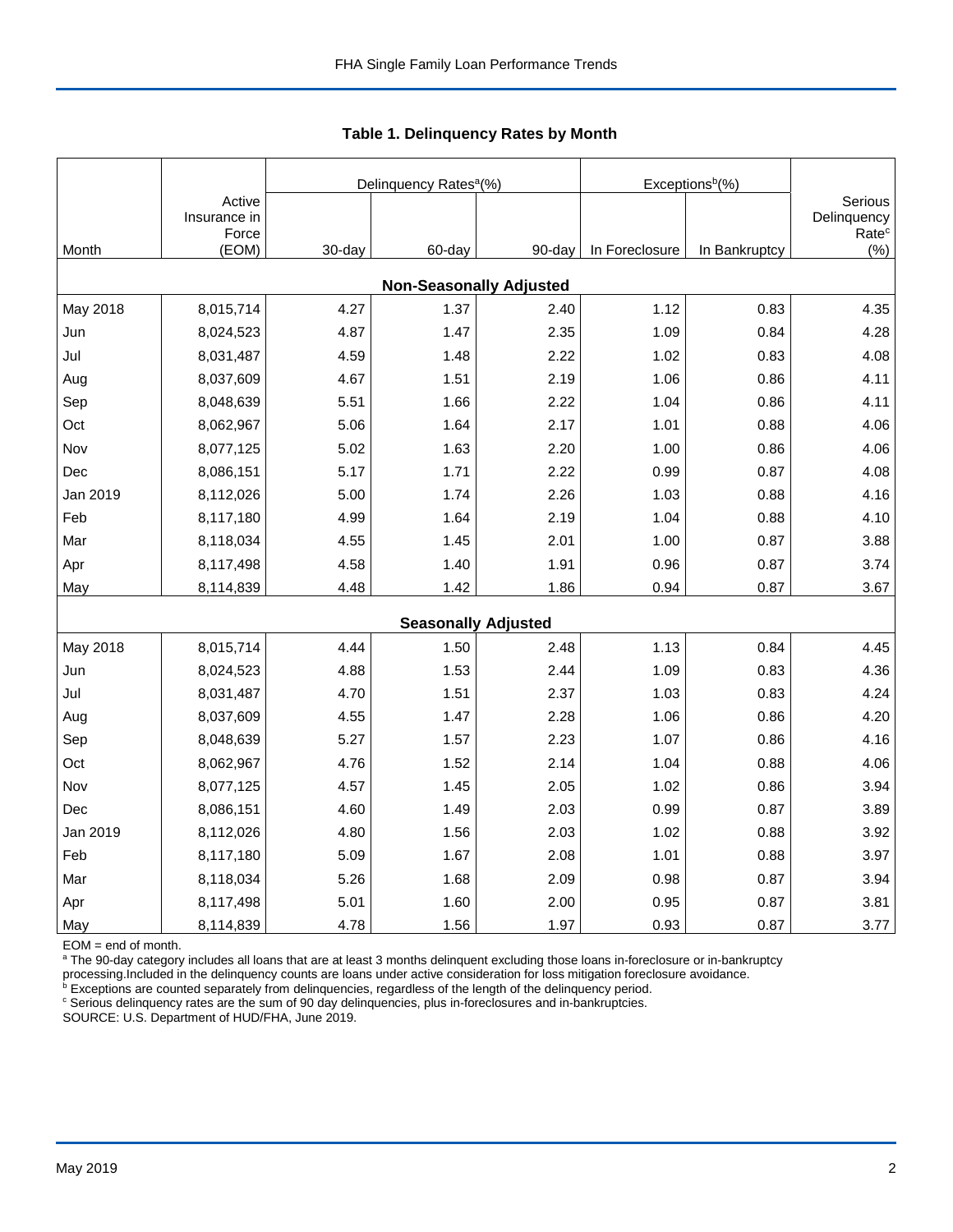|                                   |                              | Share by Reason for Delinquency (%) |            |                          |                                                                     |                                |            |                    |  |  |  |
|-----------------------------------|------------------------------|-------------------------------------|------------|--------------------------|---------------------------------------------------------------------|--------------------------------|------------|--------------------|--|--|--|
| <b>Fiscal Year</b><br>and Quarter | New 90+ Day<br>Delinquencies | Reduction of<br>Income              | Unemployed | Excessive<br>Obligations | Death or<br>Illness of<br>Principal<br><b>Borrower</b><br>or Family | Marital<br><b>Difficulties</b> | No Contact | Other <sup>a</sup> |  |  |  |
| 2014 Q3                           | 80,879                       | 33.28                               | 7.90       | 19.87                    | 12.28                                                               | 4.35                           | 11.33      | 11.00              |  |  |  |
| 2014 Q4                           | 101,848                      | 32.49                               |            |                          |                                                                     |                                |            | 10.62              |  |  |  |
|                                   |                              |                                     | 7.52       | 20.89                    | 12.60                                                               | 4.42                           | 11.46      |                    |  |  |  |
| 2015 Q1                           | 106,665                      | 31.71                               | 6.98       | 21.92                    | 12.72                                                               | 4.25                           | 11.69      | 10.73              |  |  |  |
| 2015 Q2                           | 82,864                       | 32.25                               | 7.10       | 21.59                    | 12.55                                                               | 4.18                           | 11.47      | 10.85              |  |  |  |
| 2015 Q3                           | 71,869                       | 30.83                               | 6.62       | 21.28                    | 12.72                                                               | 4.23                           | 13.15      | 11.17              |  |  |  |
| 2015 Q4                           | 88,262                       | 30.53                               | 6.58       | 22.17                    | 12.75                                                               | 4.01                           | 12.22      | 11.73              |  |  |  |
| 2016 Q1                           | 92,606                       | 30.65                               | 6.40       | 22.55                    | 12.99                                                               | 4.05                           | 11.36      | 11.99              |  |  |  |
| 2016 Q2                           | 78,978                       | 30.21                               | 6.71       | 22.78                    | 12.83                                                               | 3.92                           | 11.90      | 11.67              |  |  |  |
| 2016 Q3                           | 66,500                       | 30.90                               | 6.78       | 23.07                    | 13.34                                                               | 4.18                           | 10.73      | 11.00              |  |  |  |
| 2016 Q4                           | 85,289                       | 31.82                               | 7.04       | 23.84                    | 13.12                                                               | 4.03                           | 9.64       | 10.51              |  |  |  |
| 2017 Q1                           | 94,958                       | 31.36                               | 6.76       | 24.37                    | 13.13                                                               | 3.80                           | 9.30       | 11.29              |  |  |  |
| 2017 Q2                           | 75,376                       | 31.58                               | 6.90       | 24.33                    | 13.23                                                               | 3.85                           | 9.82       | 10.28              |  |  |  |
| 2017 Q3                           | 65,531                       | 30.66                               | 6.85       | 24.51                    | 13.77                                                               | 3.94                           | 9.92       | 10.34              |  |  |  |
| 2017 Q4                           | 87,286                       | 31.19                               | 6.91       | 24.99                    | 13.06                                                               | 3.76                           | 9.24       | 10.85              |  |  |  |
| 2018 Q1                           | 157,584                      | 23.93                               | 4.61       | 22.54                    | 8.60                                                                | 2.41                           | 7.44       | 30.48              |  |  |  |
| 2018 Q2                           | 88,660                       | 28.59                               | 6.23       | 24.61                    | 11.75                                                               | 3.25                           | 9.03       | 16.53              |  |  |  |
| 2018 Q3                           | 64,397                       | 30.23                               | 6.92       | 25.55                    | 12.95                                                               | 3.76                           | 9.29       | 11.30              |  |  |  |
| 2018 Q4                           | 84,222                       | 30.50                               | 7.35       | 25.80                    | 13.20                                                               | 3.79                           | 9.44       | 9.92               |  |  |  |
| 2019 Q1                           | 92,065                       | 29.43                               | 7.58       | 26.04                    | 13.23                                                               | 3.62                           | 9.94       | 10.15              |  |  |  |
| 2019 Q2                           | 84,788                       | 29.13                               | 7.89       | 25.10                    | 13.19                                                               | 3.39                           | 11.42      | 9.88               |  |  |  |
| 2019 Q3 - Apr                     | 20,446                       | 26.64                               | 7.94       | 23.66                    | 13.11                                                               | 3.28                           | 13.93      | 11.43              |  |  |  |
| 2019 Q3 - May                     | 21,497                       | 24.53                               | 7.08       | 23.00                    | 11.59                                                               | 3.13                           | 18.04      | 12.63              |  |  |  |

 **Table 2. New 90+ Day Delinquencies by Reason for Delinquency**

a Includes abandonment of property, distant employment transfer, neighborhood problems, property problems, inability to sell or rent property, military service, business failure, casualty loss, energy-environment cost, servicing problems, payment adjustment, payment dispute, transfer of ownership pending fraud and incarceration.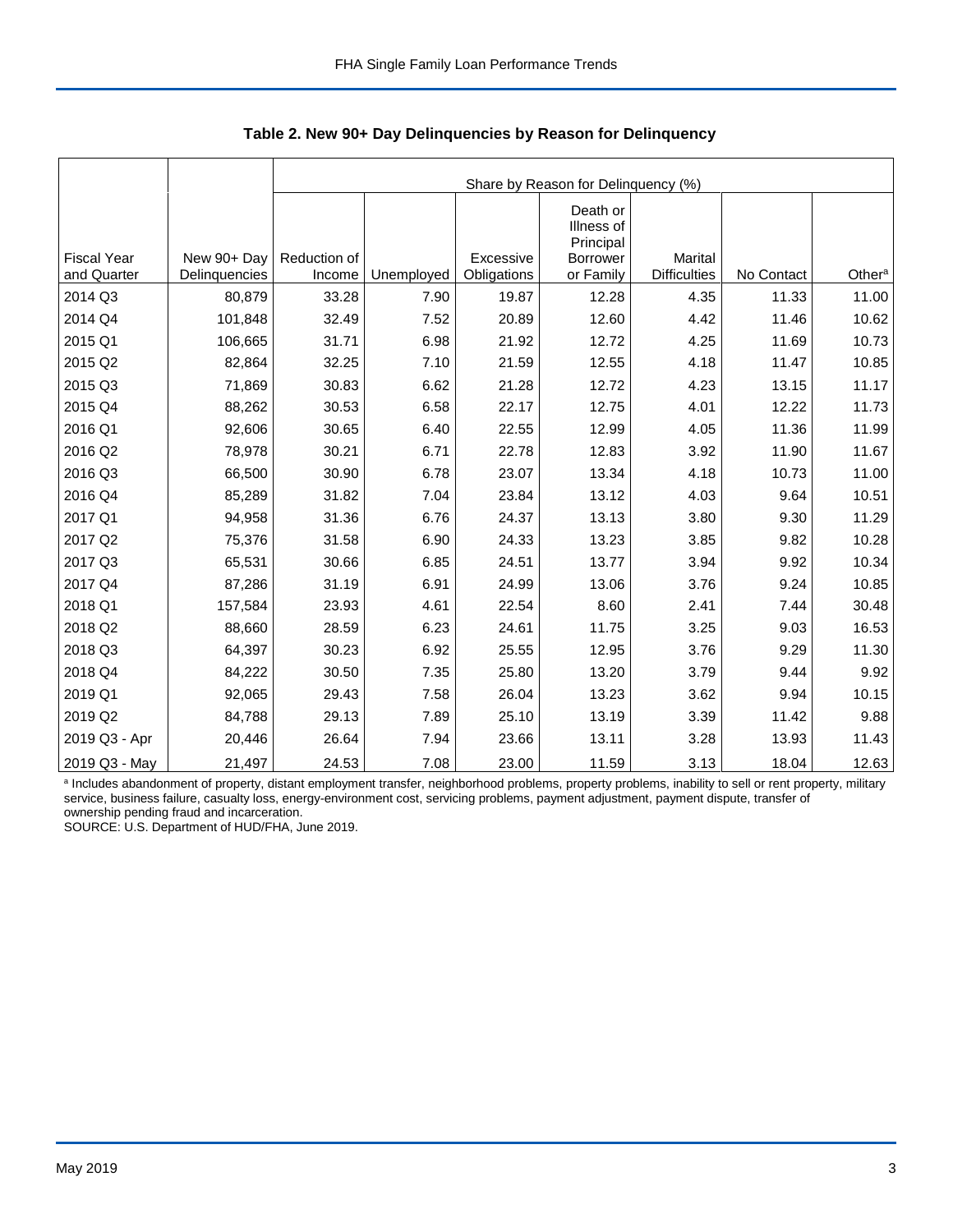|                            |                     | Rates in Percent of Active Loan Counts |        |        |            |                   |                  |                                  |  |
|----------------------------|---------------------|----------------------------------------|--------|--------|------------|-------------------|------------------|----------------------------------|--|
|                            | <b>IIF</b>          | All Past                               |        |        |            |                   |                  | Serious                          |  |
|                            | Shares <sup>a</sup> | Due <sup>b</sup>                       | 30 Day | 60 Day | $90 + Day$ | In<br>Foreclosure | In<br>Bankruptcy | Delinquency<br>Rate <sup>c</sup> |  |
| <b>Loan Purpose</b>        |                     |                                        |        |        |            |                   |                  |                                  |  |
| All Active Loans           | 8,114,839           | 9.64                                   | 4.48   | 1.42   | 1.86       | 0.94              | 0.87             | 3.67                             |  |
| Purchase                   | 69.63               | 10.45                                  | 4.90   | 1.58   | 2.05       | 0.95              | 0.90             | 3.90                             |  |
| Refinance                  | 30.37               | 7.79                                   | 3.52   | 1.03   | 1.42       | 0.92              | 0.80             | 3.15                             |  |
| <b>Refinance</b>           |                     |                                        |        |        |            |                   |                  |                                  |  |
| Refinance Loans            | 2,464,722           | 7.79                                   | 3.52   | 1.03   | 1.42       | 0.92              | 0.80             | 3.15                             |  |
| Conventional               | 35.83               | 8.63                                   | 3.86   | 1.12   | 1.57       | 1.18              | 0.86             | 3.61                             |  |
| No Cash-out                | 21.19               | 8.65                                   | 3.89   | 1.11   | 1.56       | 1.18              | 0.88             | 3.62                             |  |
| Cash-out                   | 14.64               | 8.59                                   | 3.82   | 1.13   | 1.59       | 1.18              | 0.83             | 3.59                             |  |
| <b>FHA</b>                 | 13.52               | 6.10                                   | 2.98   | 0.82   | 1.08       | 0.53              | 0.59             | 2.20                             |  |
| No Cash-out                | 6.54                | 6.35                                   | 3.04   | 0.84   | 1.12       | 0.61              | 0.68             | 2.41                             |  |
| Cash-out                   | 6.99                | 5.86                                   | 2.92   | 0.80   | 1.04       | 0.45              | 0.52             | 2.00                             |  |
| Streamline                 | 50.65               | 7.65                                   | 3.43   | 1.02   | 1.41       | 0.85              | 0.81             | 3.07                             |  |
| <b>Credit Score Ranged</b> |                     |                                        |        |        |            |                   |                  |                                  |  |
| Loans with Credit Scores   | 6,467,414           | 9.41                                   | 4.40   | 1.38   | 1.83       | 0.89              | 0.83             | 3.55                             |  |
| < 500                      | 0.10                | 32.77                                  | 11.52  | 4.60   | 7.66       | 4.49              | 4.44             | 16.59                            |  |
| 500-579                    | 1.85                | 26.18                                  | 10.66  | 3.86   | 5.39       | 3.11              | 3.06             | 11.56                            |  |
| 580-619                    | 7.89                | 18.62                                  | 8.39   | 2.79   | 3.73       | 1.84              | 1.70             | 7.26                             |  |
| 620-659                    | 31.29               | 13.58                                  | 6.37   | 2.03   | 2.65       | 1.18              | 1.20             | 5.03                             |  |
| 660-719                    | 39.35               | 6.72                                   | 3.26   | 0.97   | 1.27       | 0.64              | 0.55             | 2.45                             |  |
| 720-850                    | 19.52               | 2.71                                   | 1.31   | 0.36   | 0.50       | 0.34              | 0.20             | 1.04                             |  |
| <b>Fiscal Year Cohort</b>  |                     |                                        |        |        |            |                   |                  |                                  |  |
| <b>All Cohorts</b>         | 8,114,839           | 9.64                                   | 4.48   | 1.42   | 1.86       | 0.94              | 0.87             | 3.67                             |  |
| pre-2004                   | 6.47                | 15.07                                  | 7.05   | 2.39   | 2.81       | 1.43              | 1.40             | 5.64                             |  |
| 2004                       | 1.70                | 15.42                                  | 7.07   | 2.48   | 2.95       | 1.44              | 1.49             | 5.87                             |  |
| 2005                       | 1.27                | 16.99                                  | 7.65   | 2.72   | 3.27       | 1.66              | 1.70             | 6.63                             |  |
| 2006                       | 1.00                | 19.31                                  | 8.20   | 2.96   | 3.74       | 2.40              | 2.00             | 8.14                             |  |
| 2007                       | 0.95                | 22.68                                  | 8.94   | 3.11   | 4.70       | 3.26              | 2.67             | 10.63                            |  |
| 2008                       | 2.24                | 22.81                                  | 9.06   | 3.17   | 4.62       | 3.41              | 2.54             | 10.58                            |  |
| 2009                       | 4.86                | 15.21                                  | 6.44   | 2.08   | 2.92       | 2.12              | 1.64             | 6.69                             |  |
| 2010                       | 6.22                | 11.11                                  | 5.09   | 1.57   | 1.97       | 1.32              | 1.15             | 4.45                             |  |
| 2011                       | 5.02                | 9.38                                   | 4.28   | 1.36   | 1.75       | 0.99              | 1.00             | 3.74                             |  |
| 2012                       | 6.20                | 7.91                                   | 3.64   | 1.15   | 1.51       | 0.74              | 0.86             | 3.11                             |  |
| 2013                       | 8.65                | 6.74                                   | 3.12   | 0.94   | 1.24       | 0.65              | 0.76             | 2.66                             |  |
| 2014                       | 4.14                | 11.26                                  | 4.93   | 1.55   | 2.13       | 1.20              | 1.32             | 4.65                             |  |
| 2015                       | 7.85                | 9.77                                   | 4.34   | 1.40   | 1.94       | 0.94              | 1.00             | 3.89                             |  |
| 2016                       | 11.36               | 8.72                                   | 4.07   | 1.24   | 1.79       | 0.76              | 0.76             | 3.30                             |  |
| 2017                       | 13.10               | 8.21                                   | 3.96   | 1.20   | 1.79       | 0.61              | 0.49             | 2.89                             |  |
| 2018                       | 11.67               | 6.97                                   | 3.80   | 1.15   | 1.29       | 0.36              | 0.23             | 1.87                             |  |
| 2019                       | 7.30                | 2.48                                   | 1.81   | 0.37   | 0.21       | 0.02              | 0.01             | 0.24                             |  |

Table 3. Delinquency Rates by Loan and Property Characteristics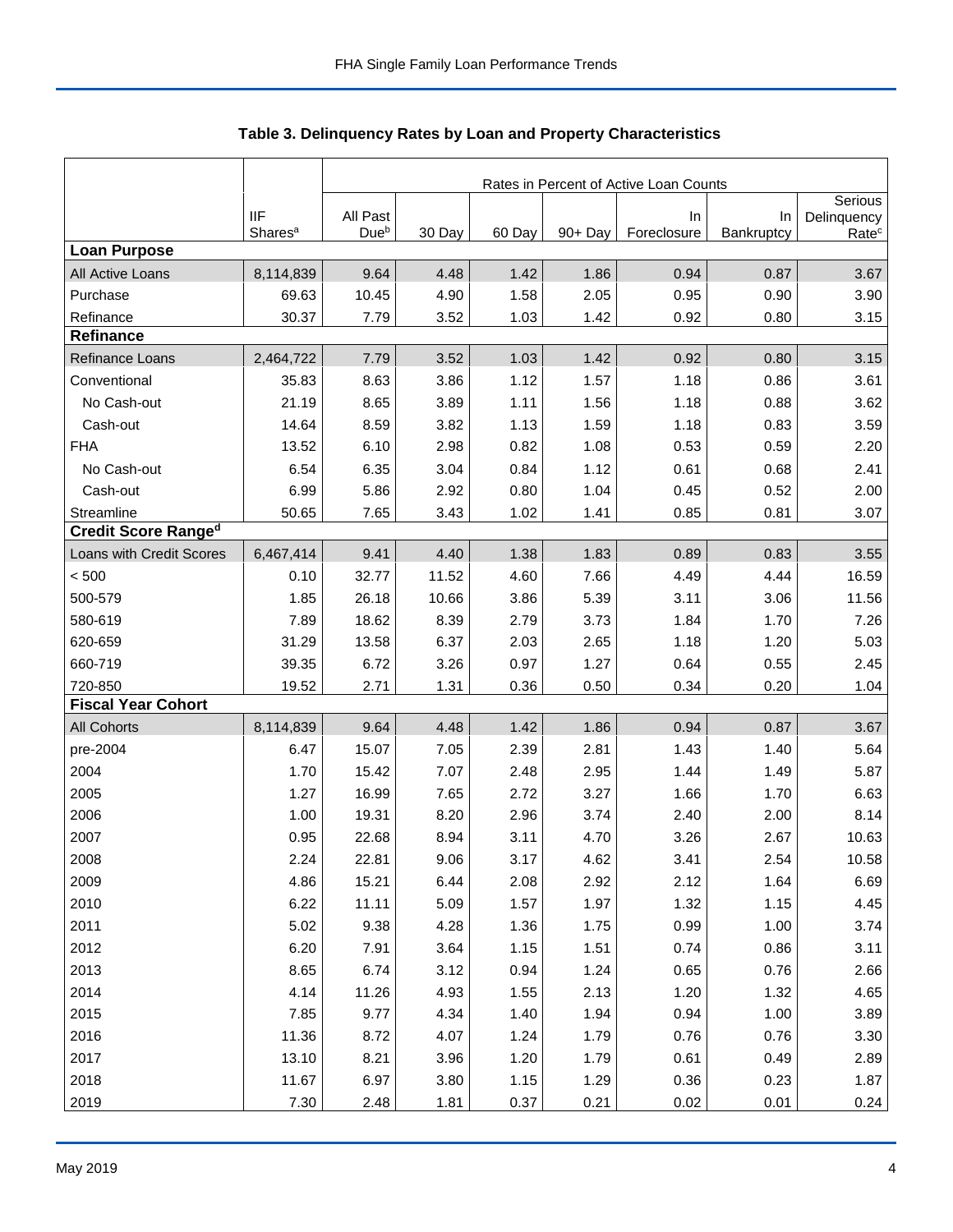|                                           |                     | Rates in Percent of Active Loan Counts |        |        |         |             |            |                          |  |  |
|-------------------------------------------|---------------------|----------------------------------------|--------|--------|---------|-------------|------------|--------------------------|--|--|
|                                           | <b>IIF</b>          | All Past                               |        |        |         | In          | $\ln$      | Seriously<br>Delinquency |  |  |
|                                           | Shares <sup>a</sup> | Dueb                                   | 30 Day | 60 Day | 90+ Day | Foreclosure | Bankruptcy | Rate <sup>c</sup>        |  |  |
| Loan Amount at Origination (\$ thousands) |                     |                                        |        |        |         |             |            |                          |  |  |
| All Loan Amounts                          | 8,114,839           | 9.64                                   | 4.48   | 1.42   | 1.86    | 0.94        | 0.87       | 3.67                     |  |  |
| < 50                                      | 2.67                | 11.65                                  | 5.50   | 1.73   | 1.96    | 1.52        | 0.95       | 4.42                     |  |  |
| 50-99                                     | 21.50               | 10.86                                  | 5.07   | 1.62   | 1.91    | 1.20        | 1.03       | 4.14                     |  |  |
| 100-149                                   | 27.07               | 10.05                                  | 4.67   | 1.48   | 1.89    | 0.93        | 1.01       | 3.83                     |  |  |
| 150-199                                   | 20.33               | 9.20                                   | 4.34   | 1.36   | 1.79    | 0.79        | 0.83       | 3.41                     |  |  |
| 200-249                                   | 12.50               | 8.52                                   | 3.98   | 1.23   | 1.75    | 0.75        | 0.70       | 3.20                     |  |  |
| 250-399                                   | 13.19               | 8.59                                   | 3.90   | 1.24   | 1.89    | 0.82        | 0.62       | 3.33                     |  |  |
| 400-499                                   | 1.67                | 7.93                                   | 3.39   | 1.09   | 1.83    | 0.94        | 0.54       | 3.31                     |  |  |
| >499                                      | 1.06                | 6.99                                   | 2.84   | 0.91   | 1.74    | 0.95        | 0.42       | 3.11                     |  |  |
| <b>Property Type</b>                      |                     |                                        |        |        |         |             |            |                          |  |  |
| All Property Types                        | 8,114,839           | 9.64                                   | 4.48   | 1.42   | 1.86    | 0.94        | 0.87       | 3.67                     |  |  |
| Detached                                  | 86.48               | 9.69                                   | 4.55   | 1.43   | 1.85    | 0.89        | 0.88       | 3.63                     |  |  |
| Manufactured Housing                      | 3.28                | 10.92                                  | 4.77   | 1.49   | 1.93    | 1.54        | 1.04       | 4.51                     |  |  |
| 2-4 Units                                 | 2.14                | 8.48                                   | 3.27   | 1.07   | 1.67    | 1.84        | 0.57       | 4.08                     |  |  |
| Condo                                     | 2.96                | 7.37                                   | 3.11   | 1.00   | 1.66    | 0.90        | 0.66       | 3.22                     |  |  |
| Townhouse                                 | 5.14                | 9.79                                   | 4.38   | 1.47   | 2.04    | 1.04        | 0.81       | 3.89                     |  |  |
| <b>Purchase Loan Type</b>                 |                     |                                        |        |        |         |             |            |                          |  |  |
| All Purchase Loans                        | 5,649,637           | 10.45                                  | 4.90   | 1.58   | 2.05    | 0.95        | 0.90       | 3.90                     |  |  |
| Repeat                                    | 17.25               | 8.36                                   | 4.08   | 1.23   | 1.53    | 0.74        | 0.72       | 2.99                     |  |  |
| First-time                                | 82.75               | 10.88                                  | 5.07   | 1.66   | 2.15    | 0.99        | 0.94       | 4.08                     |  |  |
| Down Payment Assistance (DPA) Type        |                     |                                        |        |        |         |             |            |                          |  |  |
| All Sources of Funds                      | 8,114,839           | 9.64                                   | 4.48   | 1.42   | 1.86    | 0.94        | 0.87       | 3.67                     |  |  |
| Government                                | 7.08                | 11.44                                  | 5.23   | 1.74   | 2.41    | 0.97        | 1.09       | 4.47                     |  |  |
| Relative                                  | 16.29               | 11.92                                  | 5.65   | 1.85   | 2.36    | 1.03        | 0.93       | 4.32                     |  |  |
| Other                                     | 2.06                | 17.07                                  | 7.60   | 2.70   | 3.36    | 1.48        | 1.91       | 6.75                     |  |  |
| Seller Funded                             | 0.56                | 26.64                                  | 10.47  | 3.82   | 5.65    | 3.20        | 3.50       | 12.35                    |  |  |
| No DPA                                    | 74.01               | 8.63                                   | 4.02   | 1.24   | 1.62    | 0.89        | 0.79       | 3.30                     |  |  |

 **Table 3. Delinquency Rates by Loan and Property Characteristics**

IIF = insurance in force.

<sup>a</sup> For each subpanel, the loan shares add to 100%. However, in some of the subpanels, the total loans in the analysis do not add to 100% of IIF. For example, the IIF shares for refinance loans add to 100% of refinance loans. Streamline refinance loans are not included in the Credit Score

Range analysis; the IIF shares in that panel, add to 100% of fully-underwritten loans.<br><sup>b</sup> Includes all loans 30 or more days past due, including those in bankruptcy or foreclosure.

<sup>c</sup> Includes all loans 90 days past due plus all in-bankruptcy and in-foreclosure cases.

<sup>d</sup> Credit score reporting began in May 2004 but was not mandatory until July 2008. Streamline Refinance loans do not require credit score reporting.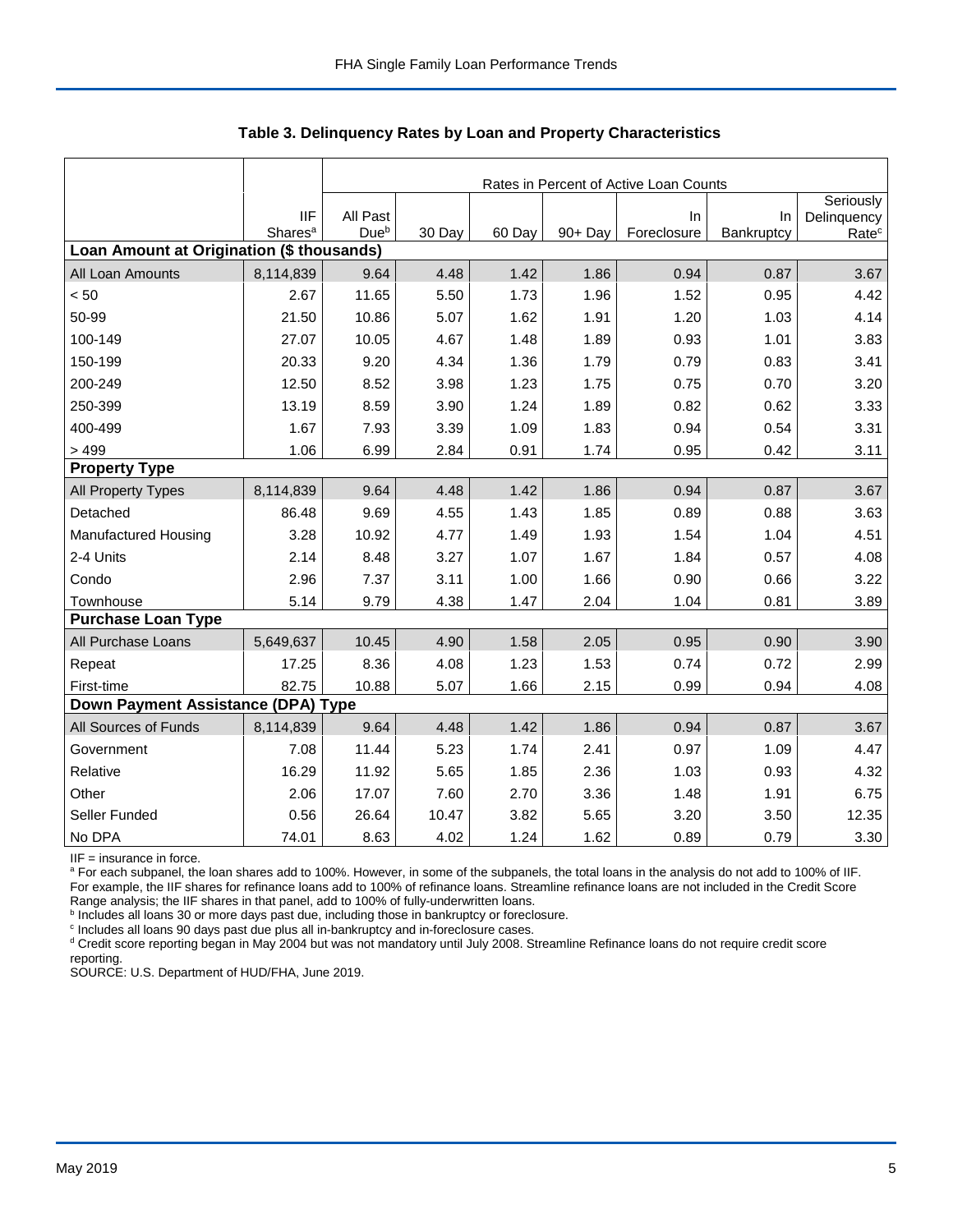|        |       |              |               |                          |             | Foreclosure             | Annualized          |
|--------|-------|--------------|---------------|--------------------------|-------------|-------------------------|---------------------|
| Fiscal |       | Insurance in | Foreclosure   | In                       | Foreclosure | Starts:                 | Foreclosure         |
| Year   | Month | Force        | <b>Starts</b> | Foreclosure <sup>a</sup> | Claimsb     | 6-month MA <sup>c</sup> | Rate <sup>d</sup> % |
| 2016   | May   | 7,813,695    | 8,896         | 127,348                  | 6,472       | 10,870                  | 0.99                |
|        | Jun   | 7,814,304    | 9,219         | 126,941                  | 6,647       | 10,431                  | 1.02                |
|        | Jul   | 7,824,682    | 8,944         | 124,462                  | 5,400       | 10,078                  | 0.83                |
|        | Aug   | 7,834,822    | 10,446        | 121,608                  | 7,416       | 9,904                   | 1.13                |
|        | Sep   | 7,838,495    | 9,874         | 117,703                  | 6,329       | 9,584                   | 0.96                |
| 2017   | Oct   | 7,840,261    | 10,154        | 115,282                  | 6,505       | 9,589                   | 0.99                |
|        | Nov   | 7,839,269    | 9,808         | 114,139                  | 6,004       | 9,741                   | 0.92                |
|        | Dec   | 7,842,834    | 10,162        | 114,447                  | 5,757       | 9,898                   | 0.88                |
|        | Jan   | 7,877,094    | 10,826        | 116,076                  | 5,531       | 10,212                  | 0.84                |
|        | Feb   | 7,891,926    | 10,888        | 115,469                  | 4,974       | 10,285                  | 0.75                |
|        | Mar   | 7,904,390    | 11,781        | 116,236                  | 6,345       | 10,603                  | 0.96                |
|        | Apr   | 7,917,975    | 9,082         | 114,284                  | 5,517       | 10,425                  | 0.83                |
|        | May   | 7,934,510    | 9,534         | 112,048                  | 5,979       | 10,379                  | 0.90                |
|        | Jun   | 7,950,029    | 8,779         | 108,632                  | 6,286       | 10,148                  | 0.94                |
|        | Jul   | 7,962,527    | 8,112         | 103,183                  | 5,825       | 9,696                   | 0.87                |
|        | Aug   | 7,973,604    | 9,471         | 103,830                  | 6,800       | 9,460                   | 1.02                |
|        | Sep   | 7,982,070    | 8,010         | 94,946                   | 5,786       | 8,831                   | 0.87                |
| 2018   | Oct   | 7,986,663    | 8,748         | 94,012                   | 6,008       | 8,776                   | 0.90                |
|        | Nov   | 7,988,634    | 8,484         | 92,810                   | 5,524       | 8,601                   | 0.83                |
|        | Dec   | 7,989,699    | 8,846         | 93,261                   | 4,756       | 8,612                   | 0.71                |
|        | Jan   | 8,005,645    | 9,869         | 91,506                   | 5,066       | 8,905                   | 0.76                |
|        | Feb   | 8,007,772    | 9,934         | 92,797                   | 5,023       | 8,982                   | 0.75                |
|        | Mar   | 8,007,182    | 10,233        | 92,153                   | 5,709       | 9,352                   | 0.85                |
|        | Apr   | 8,012,065    | 9,684         | 90,663                   | 5,407       | 9,508                   | 0.81                |
|        | May   | 8,015,714    | 10,259        | 89,409                   | 5,804       | 9,804                   | 0.87                |
|        | Jun   | 8,024,523    | 9,100         | 87,390                   | 5,441       | 9,847                   | 0.81                |
|        | Jul   | 8,031,487    | 8,372         | 82,258                   | 4,883       | 9,597                   | 0.73                |
|        | Aug   | 8,037,609    | 9,799         | 85,106                   | 5,207       | 9,575                   | 0.77                |
|        | Sep   | 8,048,639    | 7,810         | 83,334                   | 4,153       | 9,171                   | 0.62                |
| 2019   | Oct   | 8,062,967    | 10,325        | 81,407                   | 5,549       | 9,278                   | 0.82                |
|        | Nov   | 8,077,125    | 9,298         | 80,980                   | 4,493       | 9,117                   | 0.67                |
|        | Dec   | 8,086,151    | 9,414         | 80,094                   | 4,101       | 9,170                   | 0.61                |
|        | Jan   | 8,112,026    | 11,365        | 83,174                   | 4,473       | 9,669                   | 0.66                |
|        | Feb   | 8,117,180    | 10,256        | 84,258                   | 4,355       | 9,745                   | 0.64                |
|        | Mar   | 8,118,034    | 10,305        | 81,377                   | 4,703       | 10,161                  | 0.69                |
|        | Apr   | 8,117,498    | 9,633         | 78,277                   | 4,884       | 10,045                  | 0.72                |
|        | May   | 8,114,839    | 9,694         | 76,243                   | 3,985       | 10,111                  | 0.59                |

 **Table 4. Monthly Foreclosure Statistics and Trends**

<sup>a</sup> Numbers of loans are in some stage of foreclosure processing at the end of each month.

<sup>b</sup> This is the number of claims paid by HUD. These are nearly all for completed foreclosure actions.

° The six-month moving average of foreclosure starts is presented here to smooth out variations in actual starts each month.<br><sup>d</sup> An annualized foreclosure rate takes the monthly foreclosure claim rate and transforms that i is, if the same foreclosure claim rate continued for 12 straight months, then the figure is the final annual foreclosure rate result as a percentage of beginning insurance-in-force.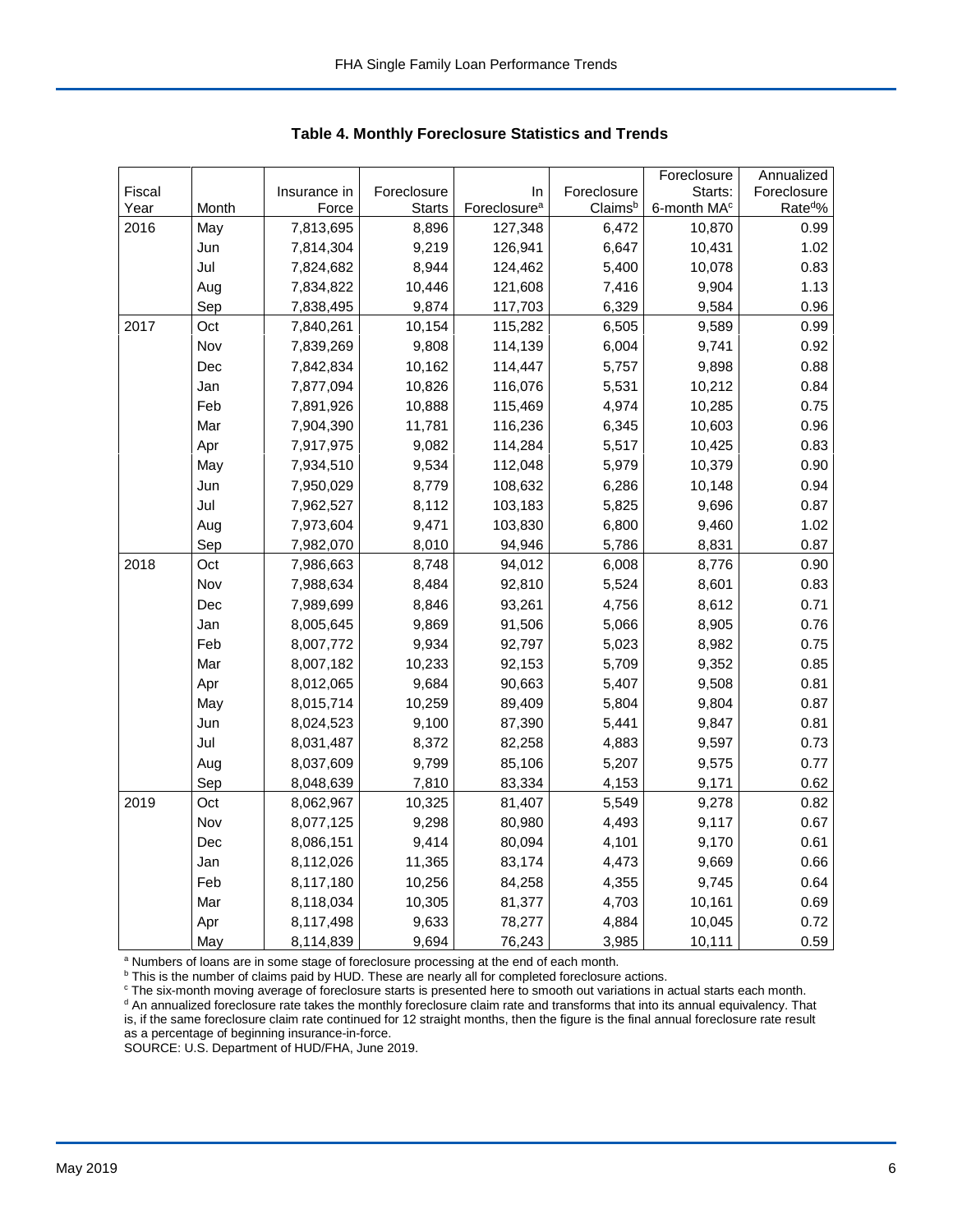|                                |                |            | Recovery Rates (%) | Percentage Point Change |               |                      |
|--------------------------------|----------------|------------|--------------------|-------------------------|---------------|----------------------|
|                                |                |            |                    |                         | From Previous | <b>From Previous</b> |
| Disposition State <sup>b</sup> | Dispositions   | April 2019 | March 2019         | April 2018              | Month         | Year                 |
| US                             | 1,150          | 47.0       | 48.3               | 44.3                    | $-1.3$        | 2.7                  |
| OH                             | 75             | 34.6       | 38.2               | 27.2                    | $-3.6$        | 7.4                  |
| <b>NJ</b>                      | 70             | 24.2       | 23.1               | 20.6                    | 1.1           | 3.6                  |
| TX                             | 70             | 61.5       | 64.1               | 61.9                    | $-2.6$        | $-0.4$               |
| <b>CT</b>                      | 61             | 40.5       | 38.7               | 32.9                    | 1.9           | 7.6                  |
| <b>FL</b>                      | 61             | 58.9       | 51.1               | 55.0                    | 7.8           | 3.9                  |
| OK                             | 58             | 42.3       | 47.8               | 46.9                    | $-5.4$        | $-4.6$               |
| <b>AL</b>                      | 51             | 47.1       | 51.7               | 42.4                    | $-4.6$        | 4.8                  |
| IL                             | 48             | 33.5       | 29.8               | 23.3                    | 3.7           | 10.3                 |
| PA                             | 48             | 35.9       | 38.9               | 30.8                    | $-3.1$        | 5.0                  |
| KS                             | 47             | 44.4       | 47.1               | 58.6                    | $-2.7$        | $-14.2$              |
| <b>PR</b>                      | 35             | 44.1       | 48.1               | 43.4                    | $-4.0$        | 0.7                  |
| ${\sf IN}$                     | 33             | 45.1       | 39.7               | 41.7                    | 5.4           | 3.4                  |
| <b>MD</b>                      | 32             | 47.5       | 43.5               | 49.2                    | 4.0           | $-1.7$               |
| <b>MS</b>                      | 31             | 48.5       | 45.8               | 44.0                    | 2.7           | 4.5                  |
| GA                             | 30             | 60.7       | 62.1               | 55.5                    | $-1.5$        | 5.2                  |
| VA                             | 30             | 58.1       | 61.5               | 61.6                    | $-3.5$        | $-3.5$               |
| MI                             | 29             | 50.2       | 44.4               | 35.3                    | 5.8           | 14.8                 |
| <b>MO</b>                      | 25             | 49.0       | 49.5               | 41.3                    | $-0.5$        | 7.7                  |
| SC                             | 25             | 49.7       | 50.7               | 61.9                    | $-1.0$        | $-12.2$              |
| <b>TN</b>                      | 25             | 57.0       | 60.1               | 53.0                    | $-3.1$        | 4.0                  |
| LA                             | 23             | 43.2       | 53.7               | 46.6                    | $-10.5$       | $-3.4$               |
| AR                             | 22             | 40.3       | 51.3               | 51.2                    | $-11.0$       | $-10.9$              |
| <b>NC</b>                      | 20             | 51.4       | 61.9               | 55.9                    | $-10.5$       | $-4.5$               |
| KY                             | 17             | 37.5       | 41.6               | 36.4                    | $-4.1$        | 1.1                  |
| WI                             | 17             | 35.3       | 34.4               | 39.0                    | 0.9           | $-3.8$               |
| <b>NY</b>                      | 16             | 26.9       | 52.1               | 19.6                    | $-25.2$       | 7.2                  |
| <b>NM</b>                      | 15             | 47.6       | 50.7               | 52.2                    | $-3.1$        | $-4.6$               |
| $\mathsf{MN}$                  | 14             | 62.8       | 69.0               | 51.2                    | $-6.2$        | 11.6                 |
| WA                             | 13             | 83.7       | 80.0               | 77.0                    | 3.7           | 6.7                  |
| MA                             | 12             | 67.8       | 49.8               | 45.6                    | 18.0          | 22.2                 |
| <b>NH</b>                      | 9              | 60.8       | 55.0               | 53.6                    | 5.7           | 7.2                  |
| $\mathsf{A}\mathsf{Z}$         | 7              | 42.2       | 57.7               | 66.9                    | $-15.5$       | $-24.7$              |
| IA                             | $\overline{7}$ | 55.8       | 43.7               | 21.2                    | 12.1          | 34.6                 |
| ME                             | $\overline{7}$ | 35.9       | 24.6               | 31.3                    | 11.3          | 4.6                  |
| WY                             | $\overline{7}$ | 41.0       | 66.0               | 55.4                    | $-25.0$       | $-14.4$              |
| AK                             | 6              | 61.2       | 39.3               | 50.4                    | 21.9          | 10.8                 |
| ND                             | 6              | 48.1       | 46.7               | 65.8                    | 1.4           | $-17.7$              |
| <b>NV</b>                      | 6              | 76.8       | 81.5               | 54.1                    | $-4.7$        | 22.7                 |
| SD                             | 6              | 67.8       | 65.0               | 71.1                    | 2.8           | $-3.3$               |

Tabl e 5. REO R ecover y R ates **Table 5. REO Recovery Rates**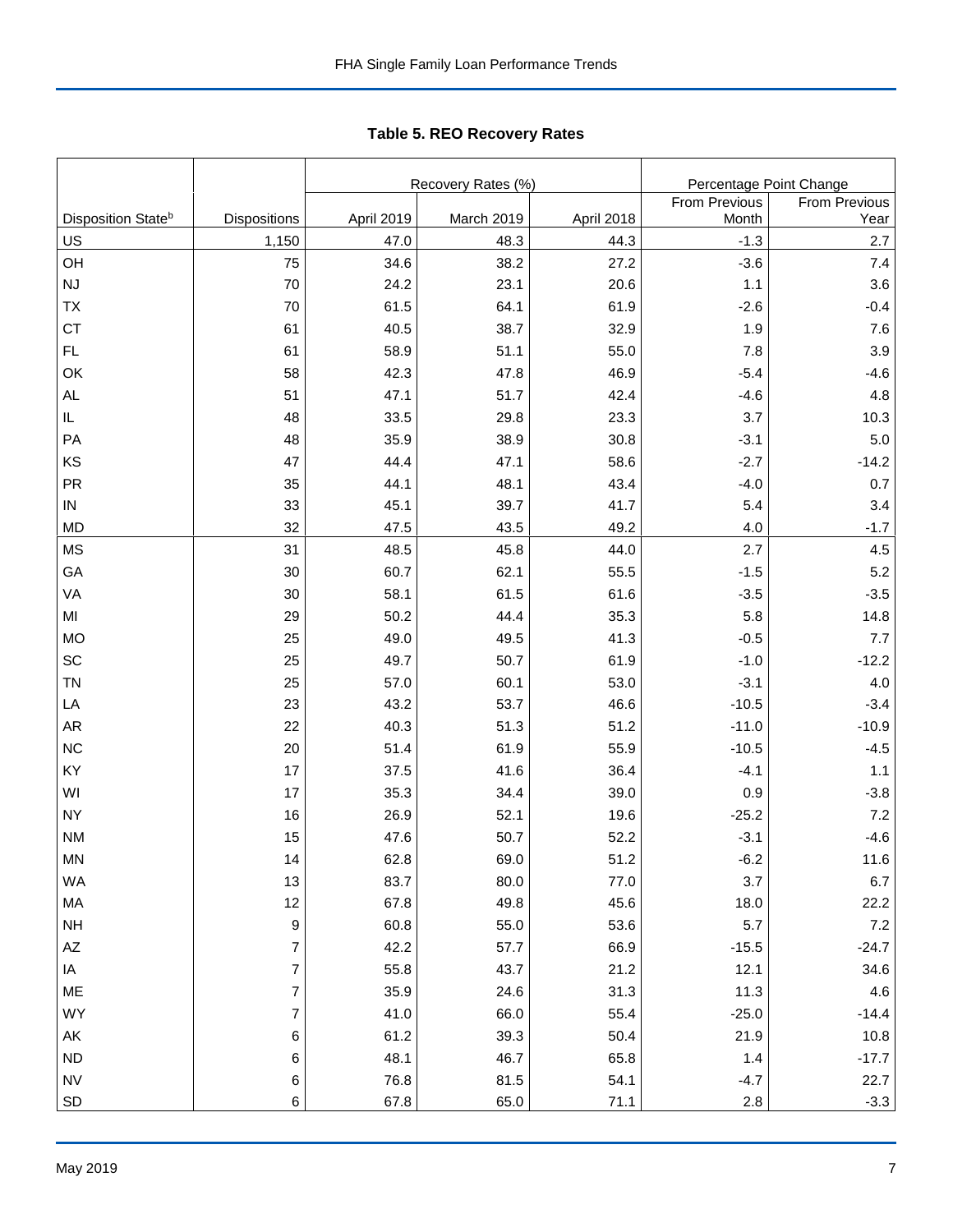|                                |                     |            | Recovery Rates (%) |               | Percentage Point Change |         |
|--------------------------------|---------------------|------------|--------------------|---------------|-------------------------|---------|
|                                |                     |            |                    | From Previous | From Previous           |         |
| Disposition State <sup>b</sup> | <b>Dispositions</b> | April 2019 | March 2019         | April 2018    | Month                   | Year    |
| <b>WV</b>                      | 6                   | 64.8       | 42.3               | 54.4          | 22.4                    | 10.3    |
| CO                             | 5                   | 76.0       | 73.9               | 79.5          | 2.1                     | $-3.5$  |
| UT                             | 5                   | 77.7       | 45.5               | 76.6          | 32.2                    | 1.1     |
| CA                             | 4                   | 92.0       | 112.2              | 76.9          | $-20.2$                 | 15.1    |
| <b>NE</b>                      | 3                   | 79.7       | 54.7               | 55.4          | 25.0                    | 24.2    |
| <b>OR</b>                      | 3                   | 95.6       | 59.1               | 73.2          | 36.5                    | 22.4    |
| VT                             | 3                   | 18.9       | 29.9               | $-9.4$        | $-11.0$                 | 28.3    |
| DE                             | $\overline{2}$      | 34.5       | 56.1               | 41.9          | $-21.6$                 | $-7.4$  |
| MT                             | 2                   | 11.5       | 86.3               | 75.3          | $-74.8$                 | $-63.8$ |
| R <sub>l</sub>                 | $\overline{2}$      | 91.0       | 59.6               | 51.5          | 31.4                    | 39.5    |
| HI                             |                     | 102.2      | na                 | na            | na                      | na      |
| ID                             | 0                   | na         | 84.2               | 74.9          | na                      | na      |

## **Table 5. REO Recovery Rates**

na = not applicable

<sup>a</sup> Rates are percentages of unpaid loan balance at time of default.<br><sup>b</sup> State records are sorted by number of dispositions in the most recent month (largest to smallest).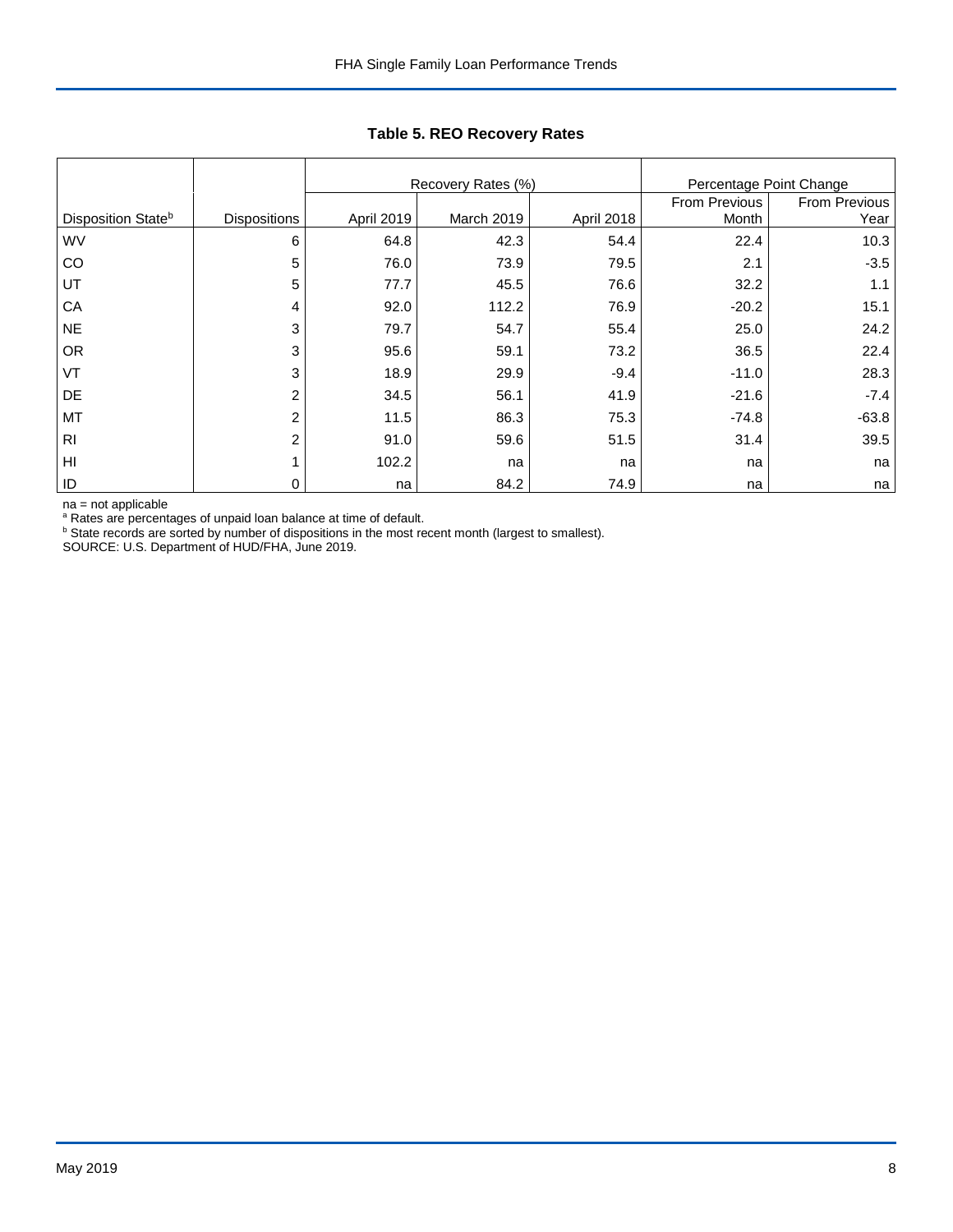|                                     | 2019    |         |                |         |                                                      | 2018                          |         |         |         |         |         |         |                |
|-------------------------------------|---------|---------|----------------|---------|------------------------------------------------------|-------------------------------|---------|---------|---------|---------|---------|---------|----------------|
| <b>Disposition Month</b>            | Apr     | Mar     | Feb            | Jan     | Dec                                                  | Nov                           | Oct     | Sep     | Aug     | Jul     | Jun     | May     | Apr            |
|                                     |         |         |                |         | Loss Components as Percent of Defaulted Loan Balance |                               |         |         |         |         |         |         |                |
| Claim Expenses <sup>a</sup> (%)     | 19.73   | 19.60   | 20.55          | 20.42   | 19.99                                                | 20.56                         | 19.89   | 19.70   | 20.27   | 20.18   | 20.85   | 19.98   | 20.24          |
| Holding Costs <sup>b</sup> (%)      | 5.12    | 5.12    | 5.10           | 5.07    | 5.13                                                 | 5.14                          | 5.01    | 5.12    | 4.92    | 4.72    | 4.90    | 4.92    | 4.88           |
| Loss on Collateral <sup>c</sup> (%) | 25.39   | 23.59   | 26.07          | 26.37   | 26.46                                                | 26.80                         | 26.91   | 26.03   | 25.63   | 25.53   | 26.94   | 26.04   | 27.47          |
| Sales Expense (%)                   | 4.59    | 4.83    | 4.66           | 4.66    | 4.70                                                 | 4.71                          | 4.62    | 4.75    | 4.81    | 4.65    | 4.62    | 4.51    | 4.51           |
| Program Discounts <sup>d</sup> (%)  | 0.08    | 0.20    | 0.16           | 0.26    | 0.25                                                 | 0.24                          | 0.22    | 0.40    | 0.33    | 0.24    | 0.29    | 0.12    | 0.14           |
| Net Loss Rate <sup>e</sup> (%)      | 52.98   | 51.66   | 56.04          | 56.29   | 54.68                                                | 55.49                         | 54.95   | 54.64   | 54.93   | 53.81   | 55.82   | 54.24   | 55.73          |
|                                     |         |         |                |         |                                                      | <b>Average Amount</b>         |         |         |         |         |         |         |                |
| Average Dollar Loss (\$)            | 64,230  | 62,534  | 66,515         | 66.685  | 65,555                                               | 65,278                        | 65.792  | 65,783  | 65,934  | 64,893  | 67,100  | 65.669  | 66,972         |
| Average Unpaid Balance (\$)         | 121,227 | 121,038 | 118,685        | 118,467 | 119,887                                              | 117,644                       | 119,732 | 120,383 | 120,031 | 120,598 | 120,216 | 121,066 | 120,168        |
|                                     |         |         |                |         |                                                      | <b>Occurrence Counts</b>      |         |         |         |         |         |         |                |
| Number of Dispositions              | 1,150   | 1,432   | 1,405          | 1,446   | 1,348                                                | 1,555                         | 1,707   | 1,471   | 1,941   | 1,808   | 1,906   | 2,228   | 2,189          |
| <b>Number of Discounts</b>          | 3       | 5       | $\overline{4}$ | 8       | 6                                                    | 8                             | 9       | 10      | 12      | 12      | 10      | 6       | $\overline{7}$ |
| <b>Stage</b>                        |         |         |                |         |                                                      | <b>Average Time in Months</b> |         |         |         |         |         |         |                |
| Delinquencyf                        | 11.3    | 11.1    | 10.2           | 11.6    | 11.0                                                 | 10.6                          | 11.6    | 11.8    | 11.3    | 12.0    | 12.3    | 11.9    | 11.3           |
| Foreclosure <sup>g</sup>            | 12.9    | 12.4    | 13.7           | 12.6    | 13.2                                                 | 13.8                          | 13.3    | 13.1    | 14.1    | 13.4    | 13.4    | 13.4    | 13.5           |
| Deed Transferh                      | 13.1    | 12.6    | 12.8           | 13.3    | 13.7                                                 | 13.6                          | 13.6    | 13.2    | 13.6    | 14.0    | 13.7    | 13.3    | 13.6           |
| <b>REO</b>                          | 4.2     | 4.2     | 4.3            | 4.3     | 4.4                                                  | 4.2                           | 4.1     | 4.3     | 4.1     | 4.0     | 4.2     | 4.1     | 4.3            |
| All Stages                          | 41.4    | 40.2    | 40.8           | 41.8    | 42.3                                                 | 42.0                          | 42.5    | 42.3    | 43.1    | 43.2    | 43.5    | 42.6    | 42.5           |

 **Table 6. REO Components of Loss by Property Disposition Month**

<sup>a</sup> Includes interest on principal.

<sup>b</sup> Management, maintenance, repairs, administration, and security, net of rent and other income.

c Value when foreclosed (UPB) minus value received in REO; does not include Streamline refinances.

<sup>d</sup> Rate over all dispositions; effect is greater in the cases where a discount actually is given.

e Profit (loss) divided by Unpaid Principal Balance (UPB). The listed cost categories are not exhaustive, and they will not sum to the loss rate

f First missed payment to date foreclosure initiated.

<sup>g</sup> Initiation of foreclosure proceedings to auction date.

h Auction date to HUD acquisition date.